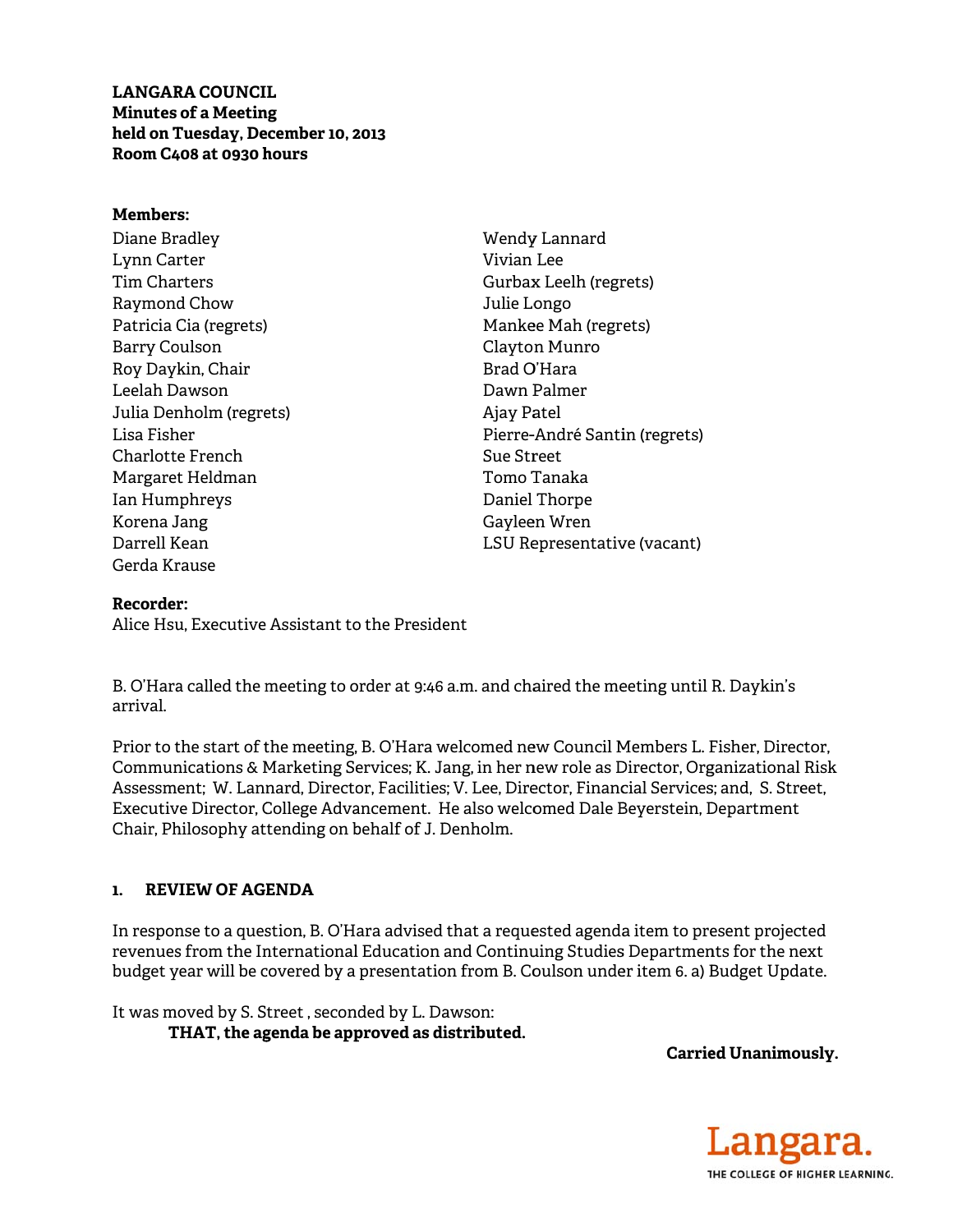### 2. REVIEW OF MINUTES AND BUSINESS ARISING

### a) Draft Minutes of the Meeting held on November 12, 2013

It was moved by D. Kean , seconded by D. Bradley: <code>THAT,</code> the minutes of the meeting held on November 12, 2013 be approved.

**Carrie ed Unanimo usly.** 

## **3. STA ANDING ITE EMS**

### a) Banner Next Generation Project Update

C. French advised that the Douglas to Langara credit transfer table has been uploaded to the BC Council on Admissions and Transfer's (BCCAT) BC Transfer Guide website. Both SFU and Douglas' credit transfer tables have now been posted, and UBC to Langara's credit transfer table is currently being built and expected to be posted sometime in February 2014.

C. French provided an update on the Electronic Transcript Exchange Project and advised that Langara is live on the electronic transcript exchanges with SFU and Douglas College. During this transition period, electronic and paper transcripts are being prepared to ensure that they match. Once the season that has a high volume of transcript requests is complete, a final sign off will be completed and Langara will be live on electronic transcript which means there will be no more paper transcript among SFU, Douglas College, and Langara College. The next step is to move on with UBC C and Kwan tlen in the n new year for testing.

In response to a question, C. French advised that there is a process in place for transfer and articulat ion and the speed of the e implement tation proces ss may impr rove, depend ding on the In response to a question, C. French advised that there is a process in place for transfer and<br>articulation and the speed of the implementation process may improve, depending on the<br>volume and complexity. The speed of the not necessarily get faster as each institution has their own set up (i.e. UBC has a different student information system and so it has its own complexity. Kwantlen, on the other hand, is a Banner institution and so the process should be smoother).

## **b) Build ding Update**

W. Lannard advised that a ground-breaking ceremony for the new Science and Technology Building was held on December 5, 2013. The actual breaking of the ground, anticipated to be around Christmas, has been delayed to after the New Year due to delays in the process. y<br>be<br>,<br>,<br>.<br>.

Design development is now complete. The architects are fine-tuning the floor plans which, when complete, will be posted in the library where the building model and renderings are currently y displayed.

In response to a question related to the media release of the ground-breaking ceremony, R. Daykin advised that the City of Vancouver has been very supportive of the rezoning proces including the reshaping and relocation of the building, expediting the process as quickly as possible, and deferring the development cost charges. The Ministry has also been supportive by allowing the College to use the land to build on. The previous Auditor General issued a directive

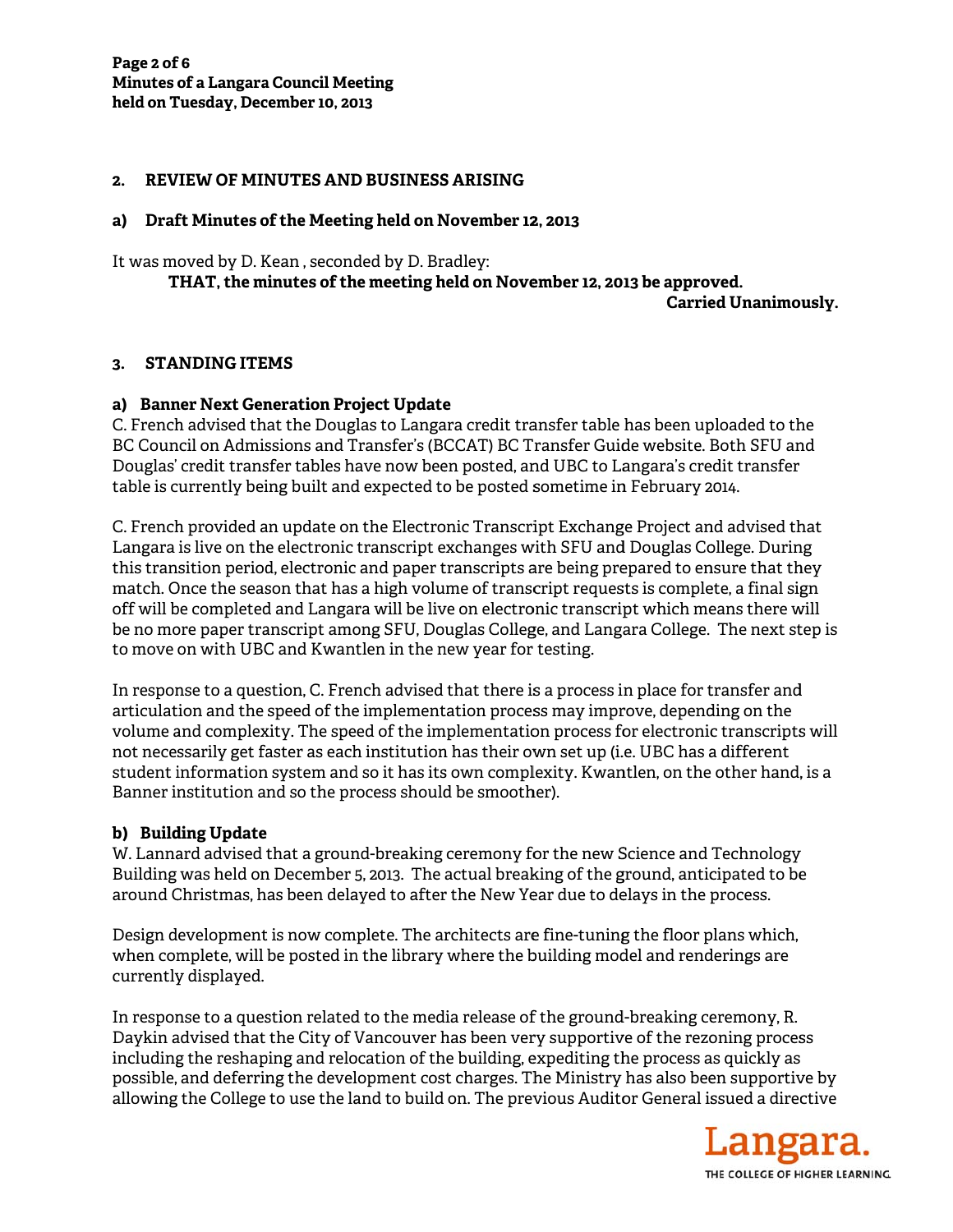stating that any time an agent of the Crown, which Langara College is, uses government land to build on, they are to receive permission from the government to do so. The Ministry's staff were very supportive in providing Langara the required approval.

R. Daykin also advised that around 125 people attended the ground-breaking ceremony on December 5, 2013. There was good cross-section of community engagement including the Deputy Mayor, Minister of Advanced Education, a MLA from Richmond, a Vancouver City Councillor, a Superintendent from the School District, the Musqueam Chief, and a Musqueam Elder, who gave a blessing to the ground and was a highlight of the event.

# 4. CURRICULUM ITEMS

#### **Education Council Meeting held on October 22, 2013** a)

G. Krause referred to the summary report of the Education Council meeting held on October 22, 2013 noting that the first post-degree diploma was approved in October in the area of Applied Planning. It involved eighteen new courses of which four are special topics. Other changes included course changes, discontinued courses, and discontinued programs in Continuing Studies as they adopt market demands.

The Education Council summary report for October 22, 2013 was received for information.

# 5. FOR ACTION

## a) Revised Procedures for Policy D1003 - Recognition and Achievement Awards

B. O'Hara advised that he and D. Palmer worked in consultation with some Langara Council Members to revamp the procedures associated with Policy D1003 - Recognition and Achievement Awards in order to increase the number of participants in its process every year.

B. O'Hara referred to the Procedures and Nomination Criteria attached to the agenda and noted the following changes:

- The composition of its Selection Committee has been expanded to include a subset of  $\bullet$ previous award winners and members of faculty, CUPE, and LCAA. The committee composition will be communicated to the campus at large.
- Selection process has been modified. Nominees can now self-nominate in addition to being nominated by a colleague.
- A nomination package has been developed and needs to be submitted with the (self) nomination letter that is provided to the Associate Vice President, Human Resources.
- At the annual Recognition and Achievement Awards event, award winners receive a plaque and certificate. It is proposed that they also receive \$2,000 towards professional and/or leadership development to be used within the same fiscal year.

In response to a question, B. O'Hara advised that there will be a budget set up for the \$2,000 awarded to the winners and R. Daykin added that to avoid it being taxable, it will have to be a reimbursable expense.

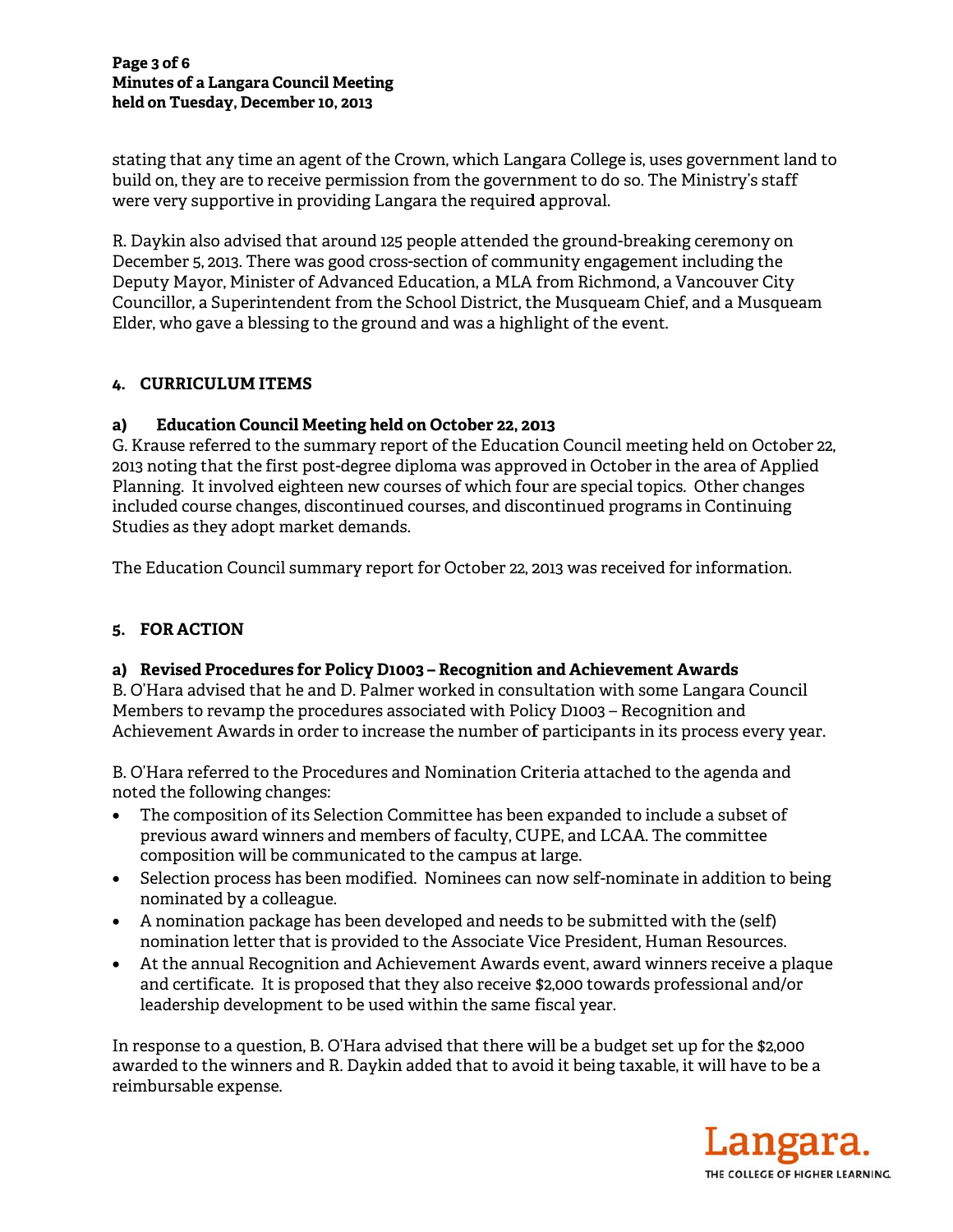# 6. FOR INFORMATION

## a) Budget Update

Prior to giving a presentation on the 2014/15 Budget, B. Coulson advised that the following assumptions were used when creating the budget:

- all staff levels and expenses remain the same as previous year;  $\bullet$
- domestic FTE remains flat;
- tuition fees increase by 2%;
- international student FTE increases by 150;
- tuition for international students remains the same rate as previous year;
- government funding reduction of \$600,000 is built in but has not been confirmed; and,
- ESL funding reduction is \$770,000.

B. Coulson gave a presentation on the 2014/15 Budget Update as at round two, which has resulted in a deficit of \$1.6 million, and answered members' questions.

R. Daykin noted that, from his observation, Langara has historically been very conservative in its budgeting. For many reasons, some items were treated as expenses in the budget although they were not treated as expenses in the annual financial statements (i.e. Building Legacy Fund receipts were treated as expenses in the annual budget rather than an increase in fund balance as reported in the financial statements at year end, and became a source of funding of the new building.) There was increasing skepticism in the organization over time that our budget process was not accurate: while a balanced budget was brought to the Board and approved, surpluses would be disclosed on the financial statements brought to the Board at the end of the fiscal year. As a result, Finance has implemented a more realistic budget process that is consistent with the financial statements

R. Daykin also noted that there was always a contingency in the budget, and, given the risk in the budget and the legislated requirement to end each year with a surplus, this contingency is an important part of the budget process.

R. Daykin thanked those who brought their concerns to his attention and advised that the budget process will continue to be refined and improved, and all Langara employees will continue to learn how the budget process works.

R. Daykin further added that the reason for the extraordinary challenges this year is the downloading of costs from the government to every post-secondary institution in the province. Langara is fortunate to have vibrant International and Continuing Studies markets; however, it is uncertain how long these will be able to sustain Langara in such a competitive environment.

# b) China Trip

B. O'Hara advised that he visited Shenzhen Polytechnic, a partner of Langara since 2011. He advised that this Shenzhen Polytechnic is a diverse and large institution which provides opportunities for Langara to engage our faculty and students in addition to receiving some of

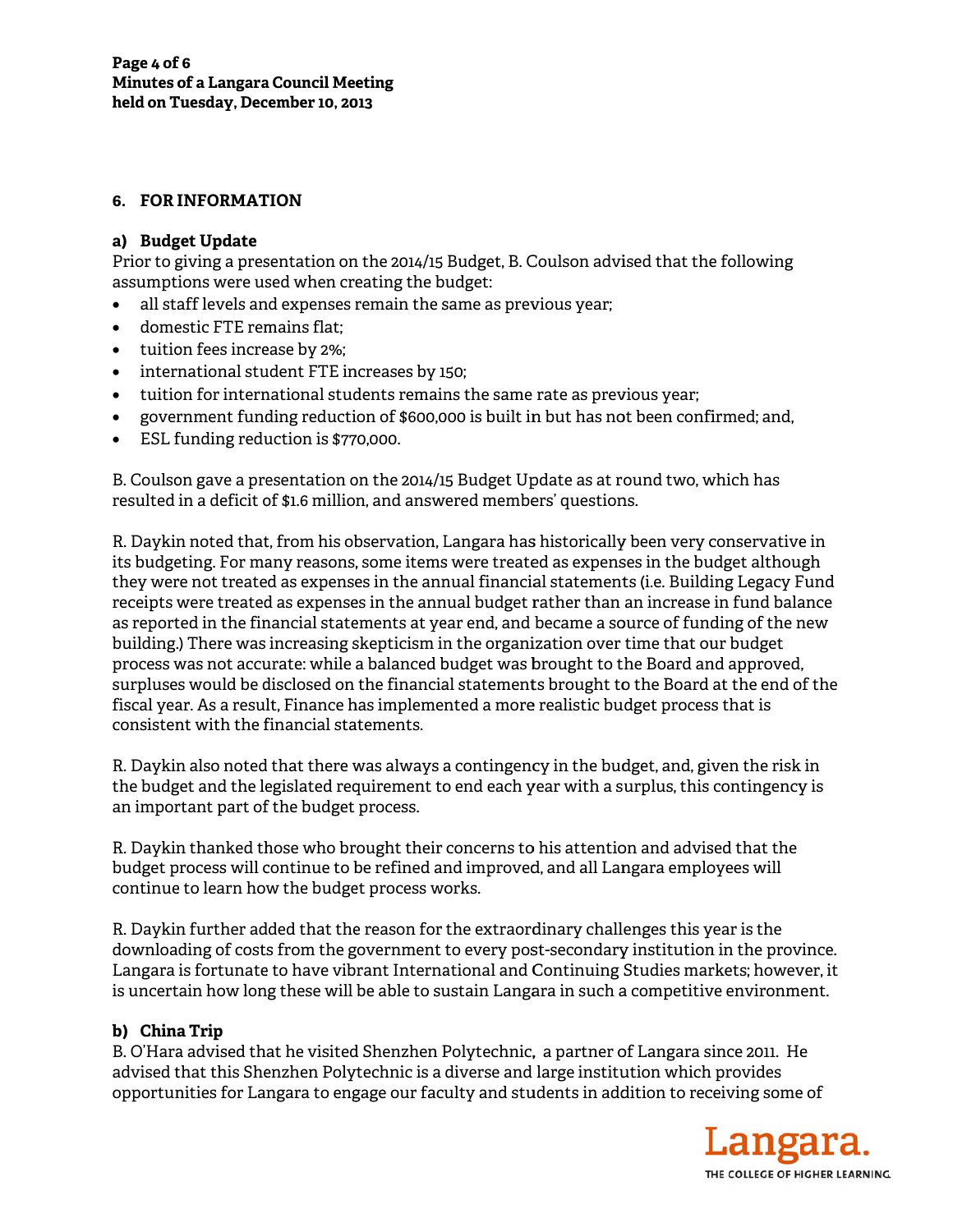### **Page 5 of f 6 Minutes o of a Langara a Council Mee eting held on T Tuesday, Dec cember 10, 20 013**

their faculty and students. As a next step, he and L. Dawson have had discussions on engaging our School of Management and Asian Studies, and are looking at possibilities of developing short-term programs for students at Shenzhen Polytechnic. As well, based on previous our School of Management and Asian Studies, and are looking at possibilities of developing<br>short-term programs for students at Shenzhen Polytechnic. As well, based on previous<br>experiences, Shenzhen Polytechnic believes th that will be attractive to our students. In the longer term, there may be possibilities in the Creative Arts area.

B. O'Hara also advised that, facilitated by A. Patel, a visiting professor from Shenzhen Polytechnic will be arriving in mid-Spring 2014 to work with our School of Management.

A. Patel added that, as a first initiation, Shenzhen Polytechnic sent approximately 15 students to Langara around December 2013 to participate in a short-term, 7-week program, which was a customized ESL plus web technology course curriculum. When students returned to Shenzhen Polytechnic in January 2014, they were given credits towards their diploma and progressively moved on to a practicum term and then entered into the workforce. To date, Langara has not sent any faculty or students to Shenzhen Polytechnic as we still need to find the right fit and value .

A. Patel further added that the reasons Langara chose to work with Shenzhen Polytechnic was because it is situated in a relatively modern city, is close enough to HongKong, has other international partnerships, and has some program offerings in English.

I. Humphreys advised that he accompanied S. O. Hon, Manager, China Marketing & Project Development, International Education, in November 2013 to visit Maple Leaf schools in China. Maple Leaf Schools is a group of seven BC curriculum schools operating in China with Canadian Principals, Superintendents of Schools, and instructional staff. These schools represent significant sources of students to Langara. Since these students are BC curriculum students, the admissions process is more straight-forward than other students that might be recruited from China. Although there are also Maple Leaf schools in Beijing and Shanghai, I. Humphreys advised that he only visited the ones in Dalian, Nanjin, and Chongqing.

I. Humphreys further advised that Maple Leaf schools annually organize a University/College Student Recruitment Fair where they invite institutions from Canada, and this year, from the US, UK, and Australia as well, to go on a traveling road show, spending one or two days at each of the schools visited, setting up a booth, and having a recruitment fair. Fifty-seven institutions participated this year and 35 were from Canada. Langara's reputation is held in institutions participated this year and 35 were from Canada. Langara's reputation is held in<br>very high regard by Maple Leaf schools and is seen as an ideal pathway institution for many Chinese students looking to go to universities. Langara welcomed 67 students from Maple Leaf schools last year and S. O. Hon came back with 98 completed applications from this year's trip. In response to a question, I. Humphreys advised that these 98 students will start in Fall 2014, contributing to the target of 150 FTE for 2014/15.

A. Patel added that one of the strategies International Education had for China last year was approaching Canadian curriculum schools, starting with what are called off-shore high schools, because we are familiar with the curriculum and it makes sense from the admissions process point of view. Many of these Chinese students will apply for admissions to universities but the reality is that most will end up at a college. So, the Maple Leaf schools group is the largest group